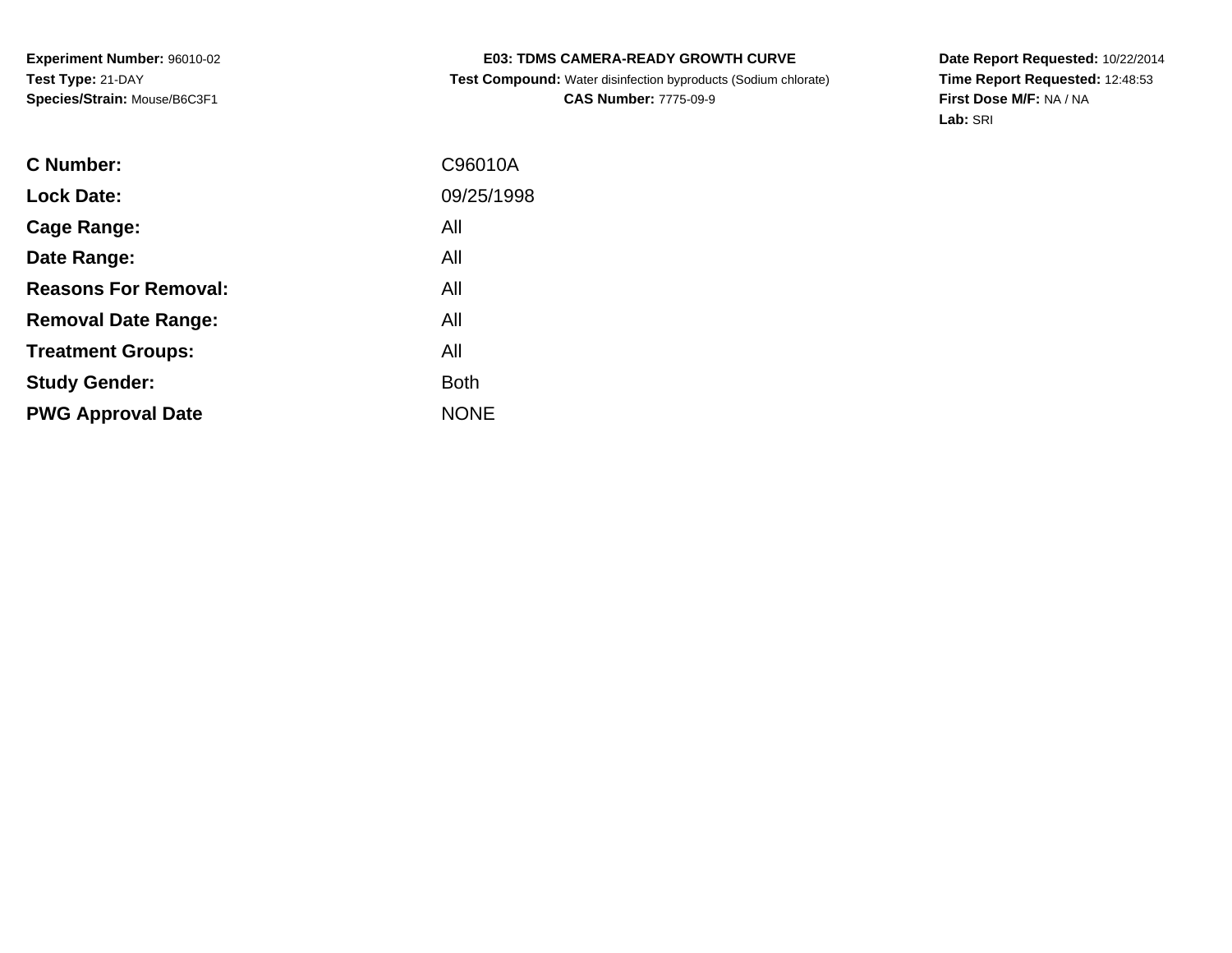#### **E03: TDMS CAMERA-READY GROWTH CURVE**

**Test Compound:** Water disinfection byproducts (Sodium chlorate)

**CAS Number:** 7775-09-9

**Date Report Requested:** 10/22/2014**Time Report Requested:** 12:48:53**First Dose M/F:** NA / NA**Lab:** SRI

**MALE** 

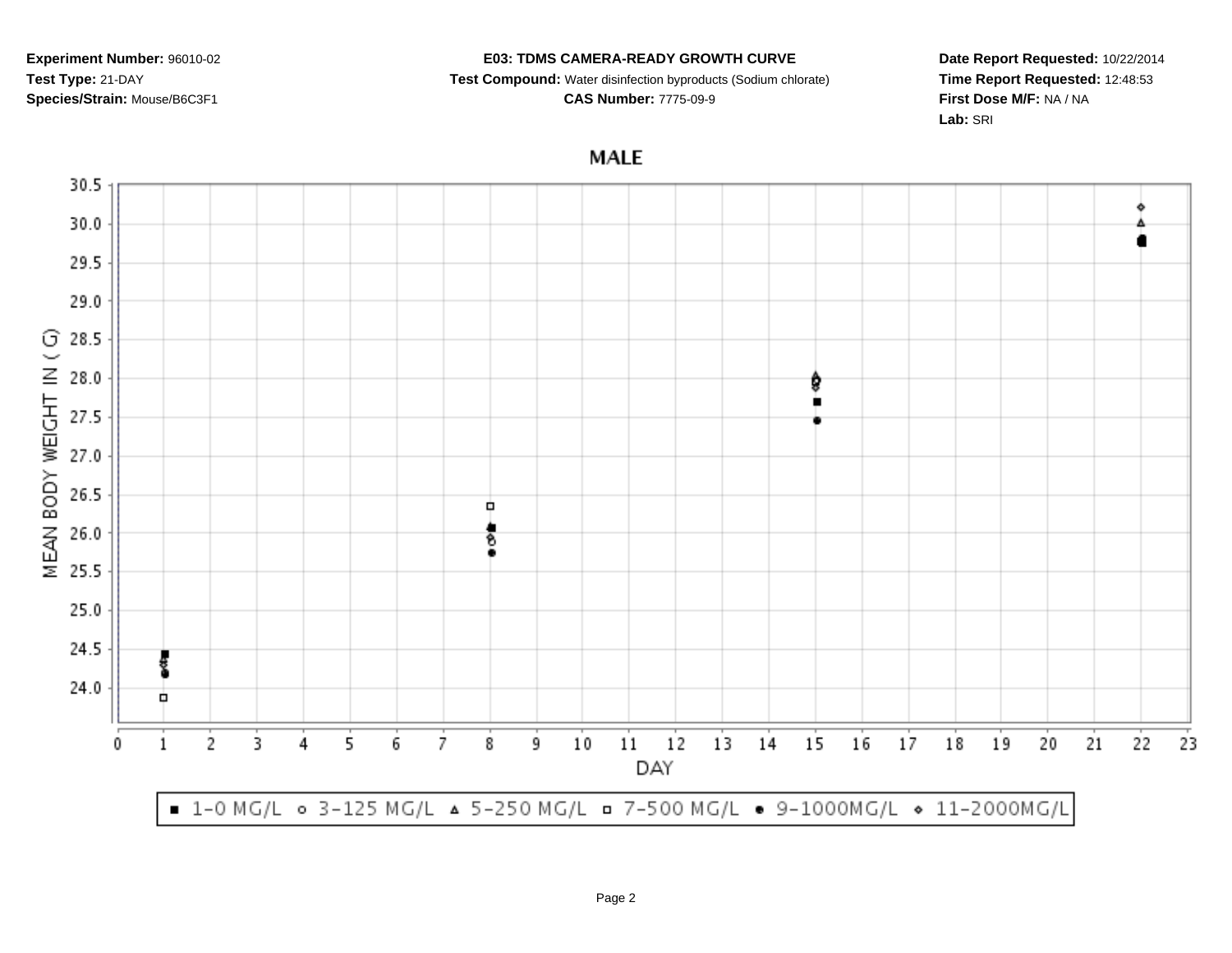### **E03: TDMS CAMERA-READY GROWTH CURVE**

 **Test Compound:** Water disinfection byproducts (Sodium chlorate) **CAS Number:** 7775-09-9

\*\*\*END OF MALE DATA\*\*\*

**Date Report Requested:** 10/22/2014 **Time Report Requested:** 12:48:53**First Dose M/F:** NA / NA**Lab:** SRI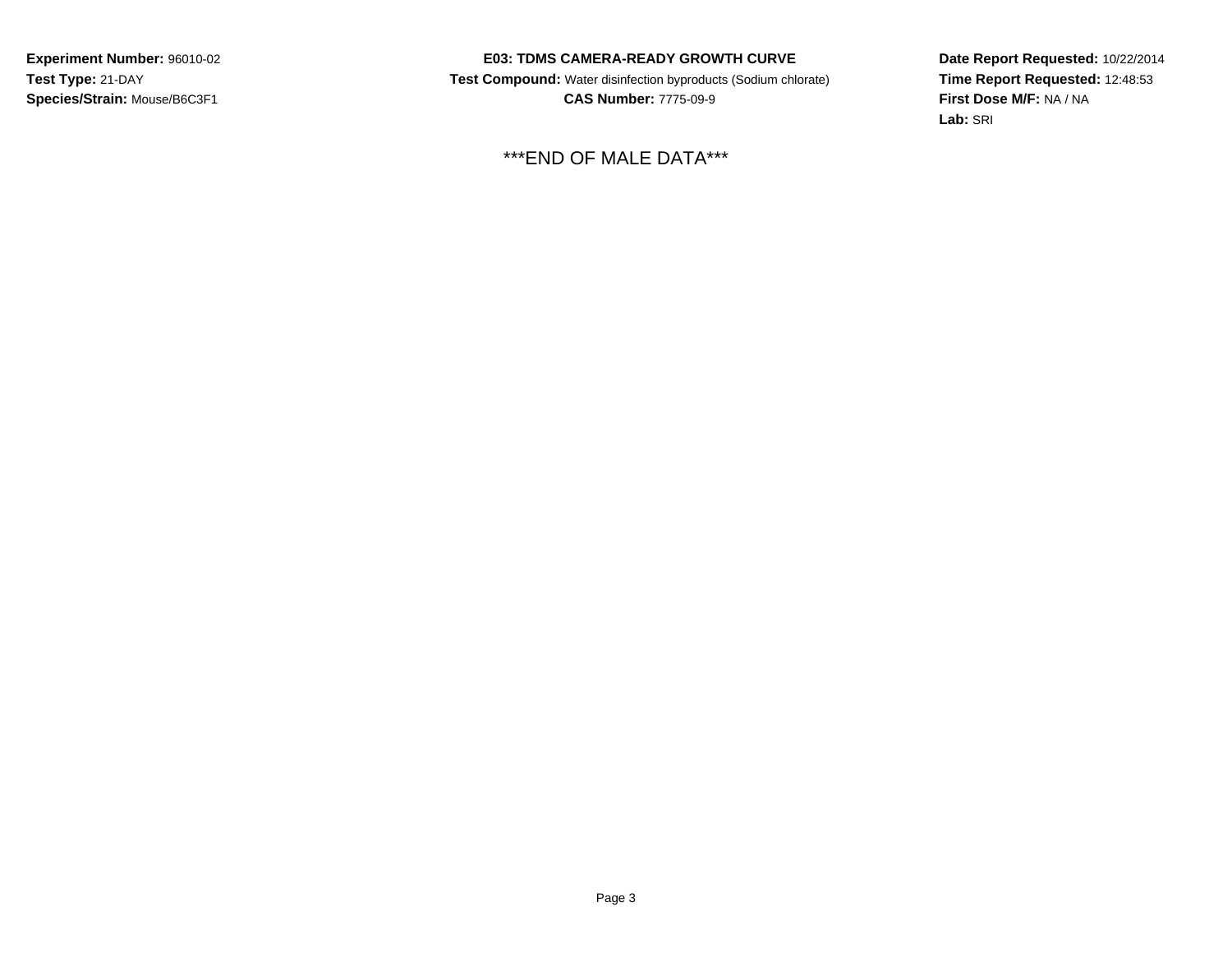#### **E03: TDMS CAMERA-READY GROWTH CURVE**

**Test Compound:** Water disinfection byproducts (Sodium chlorate)

**CAS Number:** 7775-09-9

**Date Report Requested:** 10/22/2014**Time Report Requested:** 12:48:53**First Dose M/F:** NA / NA**Lab:** SRI

# **FEMALE**